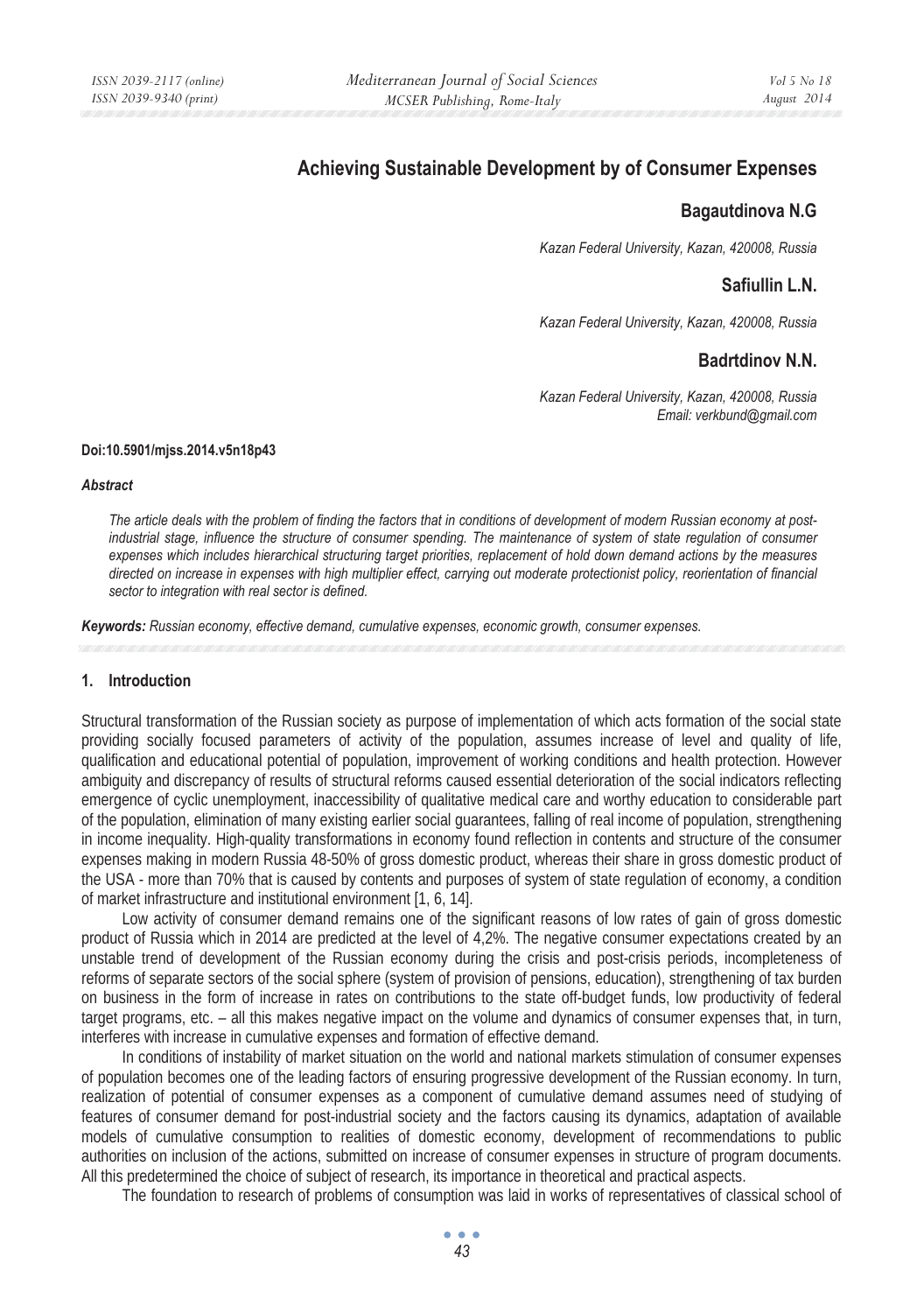| ISSN 2039-2117 (online) | Mediterranean Journal of Social Sciences | Vol 5 No 18 |
|-------------------------|------------------------------------------|-------------|
| ISSN 2039-9340 (print)  | MCSER Publishing, Rome-Italy             | August 2014 |
|                         |                                          |             |

political economy – T.Maltus, K. Marx, J. St. Mile, N. Senior, G. B. Seius. S. Sismondi, A. Smith, D. Ricardo, etc. Shift of attention of economic science from production to consumption happened in the second half of the XIX century and is connected with E.Bem-Baverk, A.Marshall, K.Menger's names. The founder of macroeconomic approach to research of consumption is J. M. Keynes which conclusions received empirical check in works of J. Duesenberry, S. Kuznets, F. Modigliani, I. Fischer, M. Friedman, etc.

Need of understanding of the processes happening in the sphere of consumption in conditions of formation of postindustrial society, and also features of models of consumer behavior for modern Russia cause special attention to problems of dynamics of expenses of households and their influence on condition and prospect of economic development. All this make necessary carrying out complex analysis of contents and components of consumer expenses, and also definition of institutional bases of a considered phenomenon.

### **2. Methodology**

The theoretical and methodological basis of research became works of leading domestic and foreign experts opening regularities of consumer behavior, the principles of economic policy of the state, the mechanism of formation of consumer expenses of the population and their transformation in effective demand, influence of cumulative expenses on dynamics of the main macroeconomic indicators [2; 5; 6; 12].

According to the scheme of economic circulation of resources, products and income, consumer expenses are defined on the basis of balance of the monetary income of households. Income of households provides resource making, distributive, reproduction, regulating, investment, consolidating functions. At the same time households possess competences of property to economic resources and act as aggregated subject in the national economy, carrying out prevailing part of cumulative expenses that defines their role in formation of reproduction contour of national economy, in ensuring dynamics of macroeconomic indicators and change of structure of national wealth. The household as the consumer is presented by a group of persons who reached certain agreements for ensuring own consumption among themselves, or the household which is consisting of one person and independently providing consumption.

In the conditions of post-industrial society the prepotent role of production in reproduction contour is replaced with prepotent role of consumption which causes special value of consumer expenses for achievement of macroeconomic balance and ensuring progressive macroeconomic dynamics. However consumer expenses possess priority within internal subordination between two autonomous components of cumulative demand (consumer and investment) as tactical and strategic objective for restoration of the complete mechanism of effective demand that is caused by its features: resistance to fluctuations of macroeconomic environment; higher specific weight in volume of cumulative expenses; placement of the institutes defining its dynamics mainly in the territory of national state which creates prerequisites for effective regulation of the factors defining expenses of consumers.

In conditions of post-industrial society deepening of objective gap between growing requirements of households and their income has inconsistent consequences: on the one hand, this contradiction acts as a source of macroeconomic dynamics, on the other hand, it becomes the reason of decrease in cumulative expenses and control of rates of economic development that causes existence of social and economic effects of measures of state impact on factors of economic development.

The analysis of the factors having impact on dynamics of volume and structure of consumer expenses allowed drawing conclusion that there are straight lines (the sum of wealth, the current income and discounted future income, norm of bank percent) and indirect (a condition of the institutional environment, biological, climatic, social and economic, family, psychological, cultural, vocational and situational) factors. Thus in the long-term period decisive influence on condition of consumer expenses is made by the maintenance of distributive and redistributive mechanisms, the loudspeaker of a wage ratio and capitalization of income, naturalization of the economic relations level and a share of shadow sector in national economy. In short-term prospect decisive influence on a condition of consumer expenses make a state and features of tax system, price level (inflation), dynamics of exchange rate and interest rates, condition of financial sector and efficiency of financial instruments.

Formation of industrial society led to expansion of sources of consumer demand which included: compensation in legal and shadow sectors of economy, social transfers, the income from business (including from self-employment), from property. Indicators of structure of the income and population expenses for the 1st and 10th decile groups and coefficients of funds in 2010 and 2013 are given in Appendix 1.

In structure of expenses of inhabitants of Russia expenses on food and alcoholic beverages occupy in total more than a third of all annual expenses of households – 35%..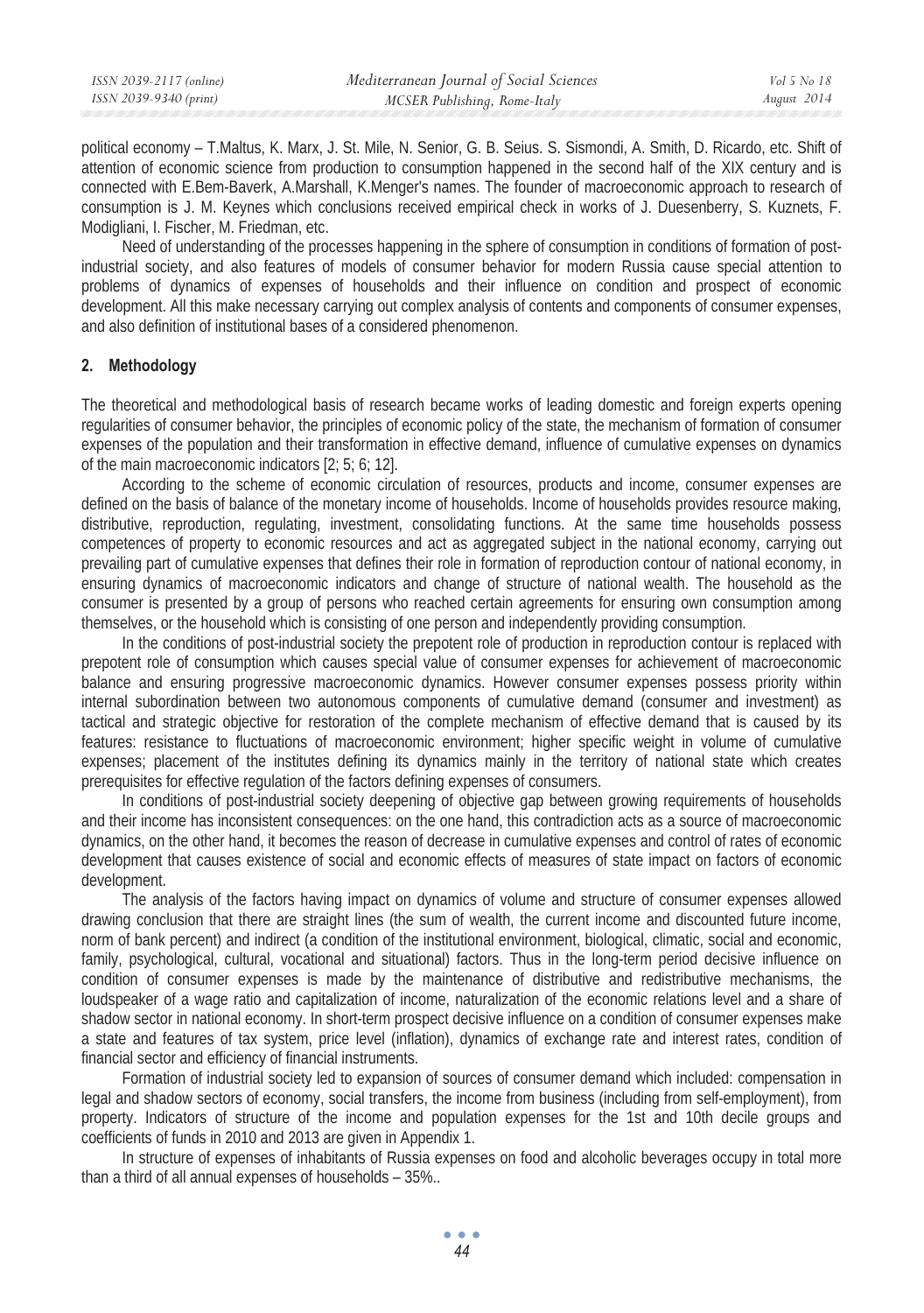### **3. Result**

Structural reforms in Russian economy under ignoring existing formal and informal institutional restrictions led to negative results that is defined as "an institutional trap". In the sphere of consumer expenses during research there were are revealed institutional traps connected with transformation of Pigou effect and with a priority of non-price factors in consumption function [3 ; 7; 8].

During recession of macroeconomic indicators in process of growth of consumer price index the growth of consumer expenses is observed at decrease in the real cash remains (Pigou effect, or effect of the real cash remains). On a phase of revival of the macroeconomic environment accompanied by inflation of demand, growth of consumer expenses is observed at increase in the real cash remains that is caused by redistribution of property of the population in favor of reduction of monetary units (in any form, except for currency accumulation) for the purpose of their transformation to real estate and material benefits.

The similar choice is defined by negative consequences of falling of a macroeconomic environment (liberalization of prices, depreciation of bank deposits owing to high rates of inflation in the 90th of the XX century) for the real income of the population. Thus, the behavior of consumers is defined not by the current income and savings, but created on a previous phase of a business cycle model of similar behavior (the theory of the relative income of Duesenberry.)

Macroeconomic instability predetermined priorities of price and non price factors of consumer expenses among which the last possess a crucial role. The rate of bank percent as a price factor has no essential impact on dynamics of volumes of consumer expenses and savings owing to stereotypes which have developed in the period of reforms (institutional traps), the deposits caused by depreciation in the conditions of high inflation, low efficiency of bank management, bankruptcy of a number of banks and the credit non-bank organizations in 1998, absence of institute of bankruptcy of natural persons – borrowers. In this regard non price factors of consumer function welfare, or wealth size; level of the current income; rate of a tax on the income of natural persons, consumer expectations of change of the income and inflation; debt level; volume of transfers; condition of shadow sector of economy and efficiency of measures regulating it act as the major factors.

From 2002 to 2012 final consumption of the population becomes a leading factor of economic growth, 87% of annual gain of real gross domestic product fall to its share on the average. (table 1)

| Gross domestic product component              | Structure of a gain, % |
|-----------------------------------------------|------------------------|
| Final consumption                             | $+91$                  |
| including final consumption of population     | +87                    |
| Gross accumulation                            | $+43$                  |
| including gross accumulation of fixed capital | $+40$                  |
| Pure export                                   | - 14                   |
| Statistical divergence                        | $-20$                  |
| Total gross domestic product                  | + 100                  |

**Table 1:** Structure of a gain of real gross domestic product of Russia, 2002-2012.

This tendency is favorable as the consumer demand is an important internal source of development of economy. The analysis of tendencies of consumption is carried out further by means of Keynesian functions of consumption. By the method of the smallest squares for pair linear regression we will calculate Keynesian functions of consumption for analyzed time interval. In calculations we used annual data of Rosstat on final consumption of house farms in the prices of 2003. (C, billion rubles) and the monetary income of the population (Y, billion rubles) which are modified by authors to the prices of 2003 by means of consumer price indexes.

Models are constructed on intervals of 2002-2006 and 2006-2012 that corresponds to the period of growth of the Russian economy at first at the expense of other forces without consumption domination, and in the second period – with a crucial role of consumption [10; 11].

2002-2006 C = 1664,028 + 0,574 Y, (1)

2007-2012 C = 1190,219 + 0,624 Y. (2)

From the carried-out calculations it is possible to draw a conclusion that real autonomous consumption in the analyzed period decreased from 1664 billion rubles in 2002-2006 to 1190 billion rubles in 2007-2012, that is approximately for 28%. In our opinion, it is explained by growth of the real located income of the population. With the increase in the real income consumers replace essentials with better and expensive substitutes. Thus the corresponding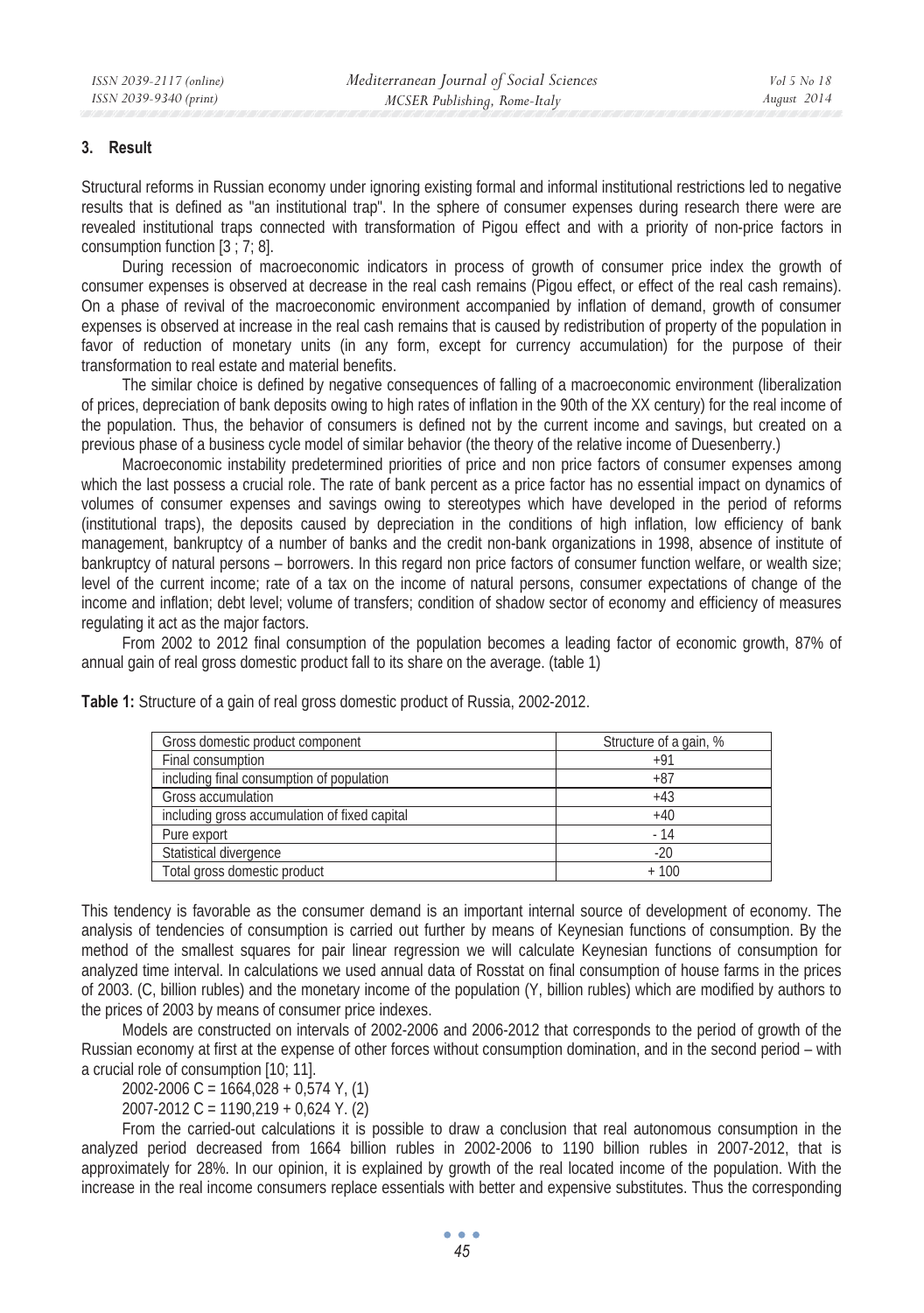volume of consumption becomes dependent on the income, instead of autonomous as in case of decrease in income consumers will pass to goods of lower category that is consumption will react to income change. Besides, limit tendency to consumption increased in the analyzed period with 0,574 to 0,624 that is households began to spend a big share of the additional income for consumption. It led to growth of the multiplier of autonomous expenses with 2,35 to 2,66 that made economy of our country a little more sensitive to shocks of cumulative demand (autonomous expenses) and less steady.

#### **4. Ɍonclusions**

Formation of an effective consumer demand is based not only on market self-regulation, but also serves as the active instrument of the state impact on macroeconomic processes. The system of state regulation of consumer expenses has to include hierarchical structuring of the target priorities defining macroeconomic policy as a whole and promoting activization of a consumer demand which presupposes replacement of demand limiting actions by the measures directed on increase in expenses with high multiplier effect, carrying out moderate protectionist policy providing protection of domestic producers, reorientation of financial sector to integration with real sector assumes.

The indirect measures of expansionist macroeconomic policy promoting expansion of internal demand in the consumer market include: decrease in tax burden, credit issue, budgetary financing of investments and priority target programs, active use of financial instruments, increase of bank interest rates for deposits, soft consumer loan. Direct methods include: continuous indexation of the income, stimulation of requirement for education and health care, the accounting of expenses on rendering educational and medical services when determining a living wage, an active antimonopoly policy in the form of control of the prices of the enterprises monopolists.

As one of limiting factors of economic growth in the conditions of deep differentiation of income is the inelastic consumer demand of a dominating basic layer, implementation of set of measures providing more uniform distribution of income is advisable, namely: increase of minimum wage to a level of living wage, overcoming of regional and branch differentiation in salary, definition of general minimum standard of welfare (no lower than 2 living wages), participation of workers in enterprise profits, obligatory social insurance, accumulative pension system, cancellation of the leveling principle when forming social payments.

### **References**

- Anderson M., Bechhofer F., Gershuny J. (ed.). The Social and Political Economy of the Household. Oxford: Oxford University Press. 1994.
- Browning M.; Bourguignon F.; Chiappori P.A.; Lechene V. Income and Outcomes: A Structural Model of Intrahousehold Allocation, The Journal of Political Economy, Vol. 102, No. 6, Dec., 1994, pp. 1067-1096.
- Bagautdinova N.G., Safiullin L.N., Minnahmetov R.R. Institutionalization of Firm Environment in Conditions of Growing Turbulence// Mediterranean Journal of Social Sciences.- Vol.5, No12, (2014)-pp.55-58.
- Fakhrutdinova, E., Karasik, E., Safina, L., Miropol'skaya, N. The role of social protection in formation of quality of work life// World Applied Sciences Journal.Volume 27, Issue 13, 2013, Pages 72-76.
- Bagautdinova N.G., Safiullin L.N., Mubarakov I.A. The Role of Quality of Goods in Formation of Consumer Choice// Mediterranean Journal of Social Sciences.- Vol.5, No12, (2014)-pp.63-68.
- Green, W.H. Econometric analysis. New York: Macmillan Publishing Company. 2000.
- Gafurov I.R., Platonova O.U., Pratchenko O.V. New State Economic Policy Cluster Policy Cluster Policy as the Factor of Innovative Development of Europe// Mediterranean Journal of Social Sciences.- Vol.5, No12, (2014)-pp.107-112.
- Hsiao Ch. Analysis of panel data. Cambridge University Press. 1986.
- Ishikawa T. Family Structures and Family Values in the Theory of Income Distribution, The Journal of Political Economy, Vol. 83, No. 5, Oct., 1975, pp. 987-1008.
- Fakhrutdinova E.V., Kolesnikova J.S., Suleimanov T.D., Khalikov A.L. The interrelation of the problems of the youth labour market and the "brain drain". Life Science Journal 2014; 11(6s): 473 – 477.
- Lancaster K. A New Approach to Consumer Theory // Journal of Political Economy. Apr. 1966.
- Nugumanova L.F., Novenkova A.Z., Abdulganiev F.S., Toropova N.V. The Role of Gender Factors in the Formation of Investment Attractiveness of the Territory// Mediterranean Journal of Social Sciences.- Vol.5, No12, (2014)-pp.97-102.
- Bagautdinova N.G., Galieva G.T., Pakhmutov Ya.O., Pratchenko O.V. Methods of Regulation of Processes of Innovation Business Development// Mediterranean Journal of Social Sciences.- Vol.5, No12, (2014)-pp.75-80.
- Safiullin N.Z., Gafurov I.R., Safiullin L.N., Odintsova U.L. Modern Information Resources in Education// Mediterranean Journal of Social Sciences.- Vol.5, No12, (2014)-pp.113-116.
- Bagautdinova N.G., Kumpilova A.R., Boganchikova I.O., Shakhnina I.Z. Peculiarities of Public Administration of Development of Small Business in Modern Conditions// Mediterranean Journal of Social Sciences.- Vol.5, No12, (2014)-pp.87-92.
- Kirshin I.A. Modeling the long-term trend of accumulation of knowledge. Life Science Journal 2014; 11(6s): 482 486.

*46*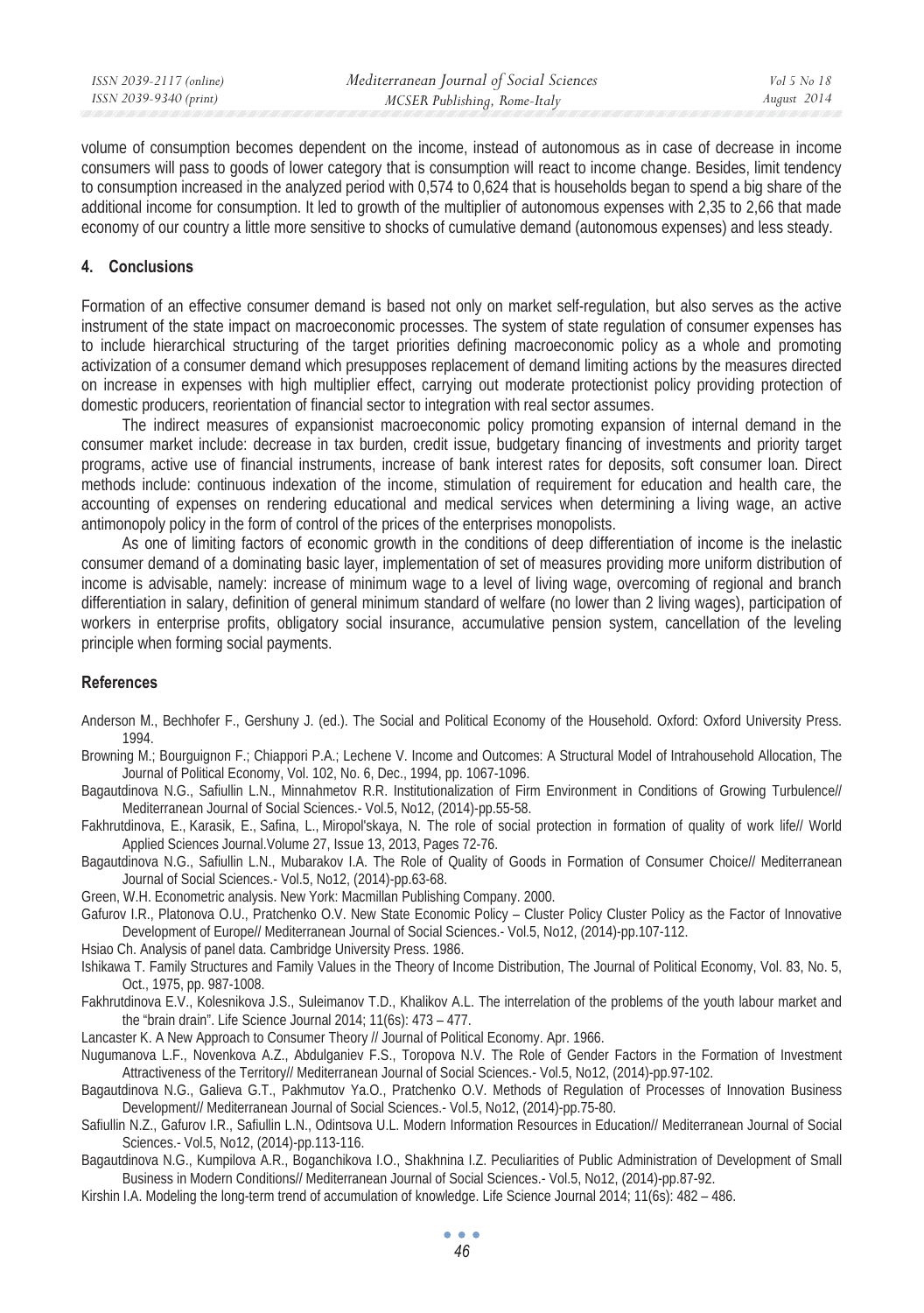Wooldridge, J. M. Econometric Analysis of Cross Section and Panel Data. Cambridge, Massachusetts: The MIT Press. 2002. Yitzhaki S. 2002. Do we need a separate poverty measurement?// European Journal of Political Economy, Vol. 18, 61-85.

#### **Appendix 1**

Structure of monetary income and expenses in the first and the tenth decile groups and coefficients of funds for them in 2010 and 2013. [1]

|                                                              | 2010 г.          |                  |                       | 2013 г.         |        |                       |
|--------------------------------------------------------------|------------------|------------------|-----------------------|-----------------|--------|-----------------------|
| Item of income and expenses                                  | Decile group, %  |                  | Coefficient of funds, | Decile group, % |        | Coefficient of funds, |
|                                                              | 1                | 10 <sup>1</sup>  | times                 | 1               | 10     | times                 |
| Income, in total                                             | 100,0            | 100,0            | 15,2                  | 100,0           | 100,0  | 16,8                  |
| Income from business activity                                | 16,6             | 8.8              | 8,1                   | 14,6            | 7,8    | 9.0                   |
| labor compensation                                           | 42,7             | 33,7             | 12,0                  | 44,4            | 35,4   | 13,4                  |
| Income except labor compensation                             | 1,3              | $\overline{1,5}$ | 18,2                  | 1,2             | 1,5    | 20,3                  |
| Social payments                                              | 25.2             | 7,7              | 4,6                   | 24,0            | 6,5    | 4,6                   |
| pensions                                                     | 20,8             | 4,1              | 3,0                   | 18,1            | 3,6    | 3,4                   |
| grants and social care                                       | 4,0              | 1,3              | 4,8                   | 5,3             | 1,7    | 5,4                   |
| educational grants                                           | 0,3              | 0,0              | 0,8                   | 0,6             | 0,0    | 0,9                   |
| insurance compensations                                      | 0,1              | 2,3              | 364,5                 | 0,0             | 1,2    | 406,5                 |
| prizes on lotteries                                          | 0.0              | 0,0              | 25,6                  | 0.0             | 0.0    | 28,5                  |
| Income from property                                         | 1.7              | 16,9             | 153,8                 | 1,8             | 13,9   | 127.9                 |
| dividends                                                    | 0,3              | 5,3              | 292,4                 | 0,3             | 6,2    | 326,1                 |
| percent on deposits                                          | 0,4              | 1,2              | 50,1                  | 0,4             | 1,4    | 55,9                  |
| income on the Central Bank                                   | 0,3              | 8,2              | 437,6                 | 0.1             | 1,9    | 488,0                 |
| preliminary compensation on deposits                         | 0.6              | 0,0              | 1,1                   | 0,8             | 0,1    | 1,3                   |
| income from real estate sale                                 | $\overline{0,1}$ | 2,1              | 293,4                 | 0,2             | 4,3    | 327,2                 |
| Income from currency sale                                    | 0.9              | 7,0              | 125,1                 | 0.9             | 7,4    | 139,5                 |
| Other income                                                 | 11,7             | 24,4             | 31,7                  | 13,1            | 27,5   | 35,4                  |
| Expenses, in total                                           | 99.7             | 97,8             | 14,9                  | 99.1            | 94,3   | 16,0                  |
| Goods                                                        | 67,3             | 42,3             | 9,6                   | 71.0            | 41,5   | 9,8                   |
| <b>Services</b>                                              | 22,0             | 14,9             | 10,3                  | 22,1            | 14,2   | 10,8                  |
| Obligatory payments and contributions                        | 4,4              | 10,5             | 36,6                  | 5,2             | 11,8   | 38,3                  |
| Savings in deposits and in Central Bank                      | 0.4              | 9,4              | 355,3                 | 0.5             | 12,1   | 386,1                 |
| Expenses on real estate purchase                             | 0,5              | 3,6              | 102,7                 | 0,9             | 5,8    | 109,4                 |
| Expenses on foreign currency purchase                        | 0.9              | 15,4             | 268,3                 | 0,5             | 9,2    | 290,4                 |
| Change of means on non corporate sole<br>proprietor accounts | 9,2              | 5,4              | 8,8                   | 6,5             | 3,5    | 9,1                   |
| Change of debt on the credits                                | $-1,6$           | $-5,2$           | 50,1                  | $-2,1$          | $-7,1$ | 56,2                  |
| The money sent on transfers                                  | $-3,5$           | 1,4              | $-6.1$                | $-5,6$          | 3,2    | $-9,7$                |
| Excess of income over expenses                               | 0,3              | 2,2              | 100,8                 | 0,9             | 5,7    | 107,5                 |